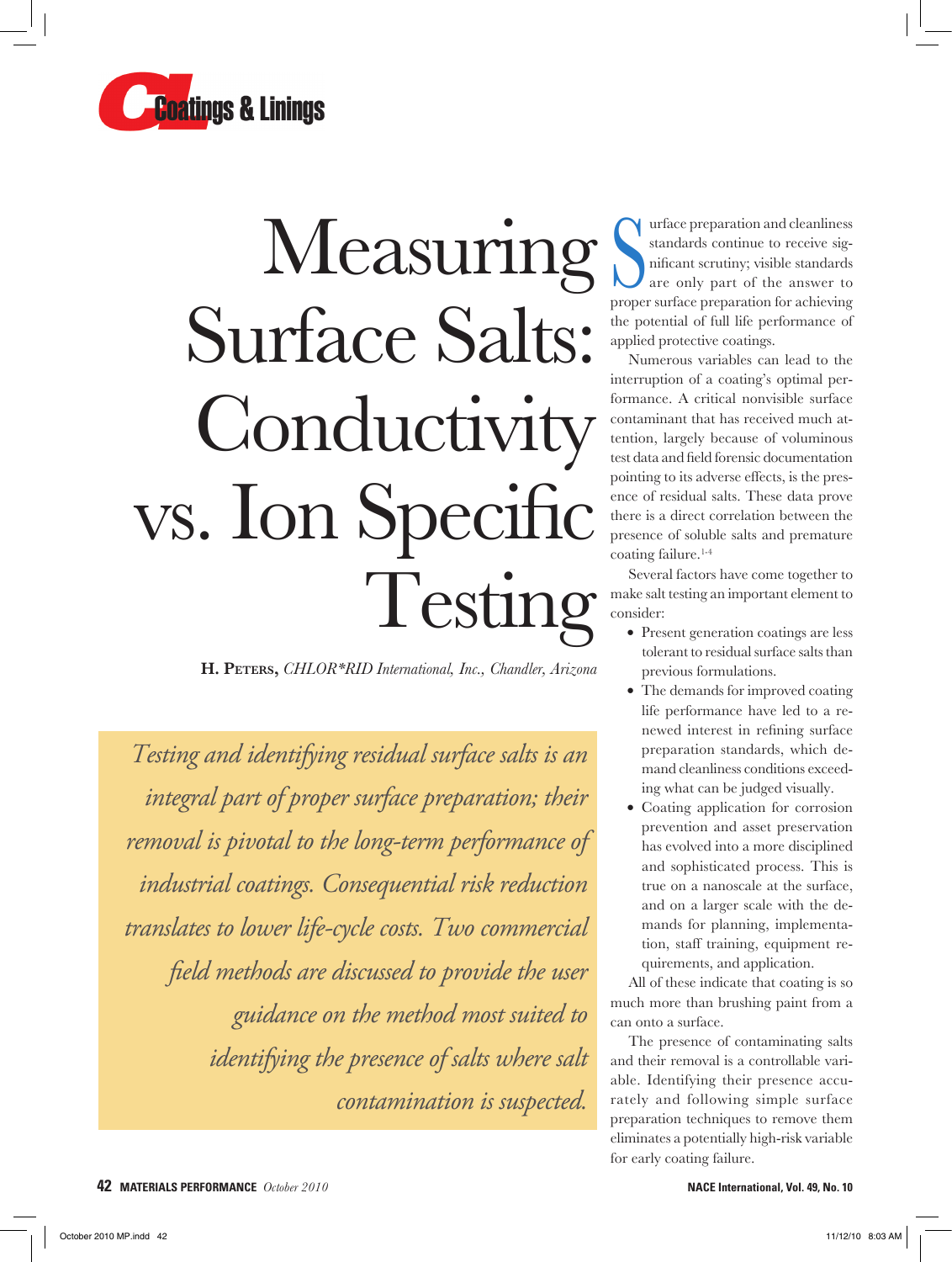To complete a satisfactory protective coatings project, accurate testing is required during the process to ensure everyone is engaged in a complete, quality procedure that will achieve the desired outcome. Specifically, the challenge facing the coatings industry is to have a repeatable, quantitative test method for measuring the ion-specific salt that may be present.

Knowing that salts are an important or even leading cause of premature coating failure, salt limits have been reduced in specifications to threshold or even nondetectable levels to reduce the risk of premature coating failure. This reduces maintenance costs during the life of the asset.

The two common commercial methods used for testing the presence of surface soluble salts are conductivity and ion-specific testing. The differences in results obtained from each challenge the notion of correlating or comparing the two. It is very important for the asset owner, specifier, or other interested parties to have a good understanding of the capabilities of each method. The method used should be documented, and the input records used to achieve the final results should be kept. Providing the details for each can help the user decide what to use and how to use the results obtained.

The details of surface salt testing have been misunderstood, or forgotten or overlooked in some cases. This article compiles what is known about the various methods to allow the user or specifier to decide what method is suitable or desired.

# **Surface Salts Testing Basics**

Commercially available field-testing methods for surface soluble salts have two basic parts: extraction and measurement. The essence of every test method is the ability to extract the surface salts with sufficient accuracy to give a fair assessment of what is actually on the surface.

To reflect what is experienced with weathered steel, comparative tests of extraction efficiency should be made on surfaces that duplicate this morphology. Without actual samples of weathered steel to use, steel exposed in a salt fog cabinet or prohesion cabinet may provide comparable morphology.<sup>5</sup> Testing on weathered steel has shown that using deionized (DI) or demineralized water as an extraction solvent will remove only a fraction of the actual surface salts present; this can be attributed to the fact that the salt anions are adsorbed, or bonded, to the substrate metal.<sup>6-7</sup>

For the measurement part of the test, either conductivity or an ion-specific titration is done. Conductivity meters have evolved over the years into a convenient design so they can be easily carried and used in the field. Ion-specific chemical titration using drops of chemicals and chemical indicators has been replaced with a convenient ion selective titration or ion selective electrodes with an associated electronic readout device.

#### *Considerations for Conductivity*

The notion that a certain conductivity reading can be translated to a defined measurement of an ionic species of a water-soluble molecule must be held with great reservation. Key assumptions must be made, and even then any number written down should be asterisked for qualification. The key assumptions are that all the soluble salts from the surface will be removed during the extraction step and that all or the vast majority of the conductive species is chloride. Realistically, this is highly unlikely, making this method of measurement semi-quantitative, as stated in SSPC-Guide 15.8

Inputting chloride levels from a correlation chart, such as that provided in ISO 8502-9,<sup>9</sup> may have some relevance if the surfaces to be tested have been exposed solely to marine environments, where  $\approx$  55% of the salt ions can be expected to be chlorides. In taking a measurement, one would need to assume the data to be total dissolved salts (TDS). It is a challenge to translate that into chloride equivalents when the test is taken after an abrasive blast. There are other ionic species known to be present in salt water, including possible free metal ions from the surface. These other conductive species may or may not have any bearing on substrate corrosion as it relates to coating failure or performance. After dry abrasive blasting, micronic particles may be left even after a blow-down. These particles can be charged, which elevates the level of conductivity of an extracted surface sample.

Discussing the effects of the chloride ion has merit because of the reactivity and the corrosion-inducing effect that chlorides can have on a metal surface. Yet, the presence of sulfate ions, which is not insignificant in seawater, generates a higher level of conductivity than a similar concentration of chloride ions but has a lower corrosion-inducing effect in both marine and atmospheric environments.10 Conductivity and reactivity cannot be directly correlated.

The salt content of seawater is approximately 3.5%. From the molecular weight percentages of significant salt ions in salt water and their relative conductivities, the conductivity of the TDS calculates to be within 1% of the conductivity of a salt solution, which is 3.5% sodium chloride (NaCl) alone. Considering the corrosion-inducing effect of sulfate, the impact is mitigated by 8 to 13% relative to a 3.5% NaCl solution. This presupposes that steel weathered in marine environments experiences the same level of contamination as the salts identified in seawater itself. Acceptance of conductivity alone as a criterion in surface cleanliness may lead to unnecessary expenditures of time and money.

With no direct relationship between conductivity as  $\mu$ S/cm and the concen-

**NACE International, Vol. 49, No. 10** *October 2010* **MATERIALS PERFORMANCE 43**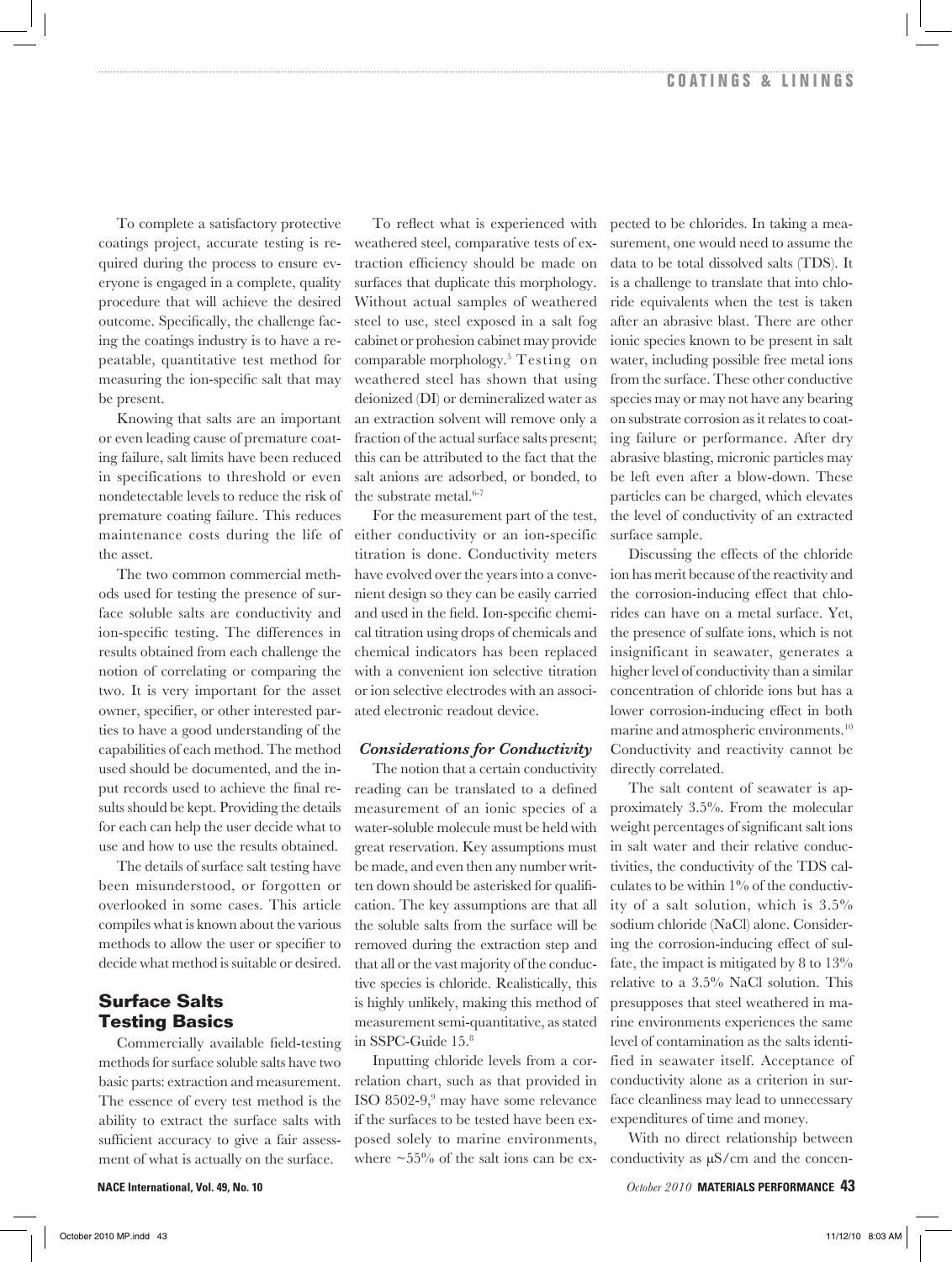| <b>TABLE 1</b>                                                      |            |                                 |                                   |                          |                                             |                                             |  |  |
|---------------------------------------------------------------------|------------|---------------------------------|-----------------------------------|--------------------------|---------------------------------------------|---------------------------------------------|--|--|
| Sources for calculation of chloride concentration from conductivity |            |                                 |                                   |                          |                                             |                                             |  |  |
| <b>Source</b>                                                       | $\mu$ S/cm | <b>CI</b><br><b>Equivalence</b> | <b>NaCl</b><br><b>Equivalence</b> | $NaCl/\mu S/cm$<br>Ratio | TDS as<br>NaCl/uS/cm<br><b>Marine Ratio</b> | <b>Notes</b>                                |  |  |
| <b>Theoretical</b>                                                  | 1,156      | 354 ppm                         | 584 ppm                           |                          |                                             | 1 L of 1 M soln. NaCl = $58.4 \text{ mg/L}$ |  |  |
| ISO 8502-9                                                          | 30         |                                 | $3.6 \mu g/cm^2$                  | 0.1                      | 0.1                                         | ISO 8502-9 Figure 1; 3 mL                   |  |  |
| Chong                                                               | 30         | $3.8 \mu g/cm^2$                | $6.3 \mu g/cm^2$                  | 0.21                     | 0.2                                         | Jan. 2007 JPCL                              |  |  |
| SSPC-<br>Guide 15                                                   | 30         | $2.2 \mu q/cm^2$                | $3.6 \mu g/cm^2$                  | 0.1                      | 0.1                                         | Factors assume all TDS is NaCl              |  |  |
| <b>USN</b>                                                          | 30         | $3 \mu g/cm^2$                  | $5 \mu g/cm^2$                    | 0.2                      | 0.2                                         | NAVSEA Std. Items 009-32                    |  |  |
| Momber                                                              | 30         | $5.2 \mu g/cm^2$                | $8.6 \mu g/cm^2$                  | 0.3                      | 0.3                                         | Feb. 2006 JPCL                              |  |  |
|                                                                     |            |                                 |                                   |                          |                                             |                                             |  |  |

µS/cm—microsiemen/cm

#### **Table 2**

**Conductivity and ion specific testing results**

| Panel          | Conductivty<br>$(\mu S/cm)$ | <b>Chlorides</b><br>$(\mu g/cm^2)$ |
|----------------|-----------------------------|------------------------------------|
| 1              | 20.7                        | 4.6                                |
| $\overline{2}$ | 23.2                        | 11.5                               |
| 3              | 27.4                        | 10.5                               |
| $\overline{4}$ | 28.4                        | 11.4                               |
| 5              | 20.1                        | 9.4                                |
| 6              | 19.6                        | 5.4                                |
| $\overline{7}$ | 25.6                        | 5.8                                |
| 8              | 22.9                        | 4.0                                |
| 9              | 20.2                        | 3.9                                |
| 10             | 23.6                        | 4.0                                |
| 11             | 24.9                        | 2.7                                |
| 12             | Damaged                     | No Analysis                        |
| 13             | 17.5                        | 1.8                                |
| 14             | 30.8                        | 3.0                                |
| 15             | 24.1                        | 2.2                                |
| 16             | 30.7                        | 3.1                                |
| 17             | 36.8                        | 3.7                                |
| 18             | 27.9                        | 2.5                                |
| 19             | 26.1                        | 2.4                                |
| 20             | 26.8                        | 2.1                                |
|                |                             |                                    |

µS/cm—microsiemen/cm

tration of TDS, experimentation has found that there is an approximate relationship. Prescribed conductivity levels offer a rough estimate of salts concentration because there is no way to obtain the exact concentration due to the interaction

**44 MATERIALS PERFORMANCE** *October 2010* **NACE International, Vol. 49, No. 10**

between ions. Table 1 reflects various sources that calculate chloride concentration from conductivity, assuming the use of 3 mL of extraction DI water solution for obtaining the values other than the theoretical comparative basis. The variations are not insignificant because the desired outcome is a single digit for a specific anionic species.

At a laboratory in Houston, Texas, comparative conductivity and ion specific testing was done to determine any pattern or relationship between them. Clean metal coupons were placed in a salt fog cabinet, according to ASTM B11711 for 144 h, using a 5% solution of NaCl. The panels were then blast cleaned to a near white NACE No. 2/ SSPC-SP 10<sup>12</sup> standard. Conductivity was done following the ISO 8502-6<sup>13</sup> and 8502-9 procedures. The Cl–1 ion-specific testing was done with a chloride ion selective electrode. Table 2 shows the results for the 20 panels.

Unfortunately, no correlation could be found between conductivity levels and ion-specific levels on panels, which simulated weathered steel.

#### *Considerations for Extraction*

The extraction efficiency is of key importance to the accuracy of any commercially available field test. ISO 8502-6 details a method of extraction using a blister patch cell (Bresle) with a hypodermic needle to inject DI water and facilitate circulation within the patch. This process assists the extraction of a sample of surface soluble salts, which may be present. Boocock<sup>6</sup> shows that extraction of abrasive blasted weathered panels using the Bresle method ranged from 26 to 53%, with an average of 35% for the limited data presented. The challenges of extracting salts from weathered steel are also addressed by S. Flores, et al.<sup>14</sup> ISO 8502-215 states the difficulty of removing salts from corroded surfaces, even after white metal blasting, in more technical terms. Uhlig and Revie provide details of the adsorption of salts to substrates, making their dissolution with water difficult.<sup>7</sup>

Another variable, confirmed by participants working on NACE International Task Group (TG) 392 in 2008 that led to NACE Standard SP0508,<sup>16</sup> was the addition of conductivity imparted by the Bresle patch itself in the range of 5 to 7  $\mu$ S/cm.

Boocock<sup>6</sup> outlined the higher level of extraction, and thus, greater accuracy of measuring the level of surface salts that may be present on weathered panels when using an acidic solution. Others have reported the same conclusion.

# **Specified Ionic Species Limits**

The amount of data relating to recommended numeric limits of chlorides to achieve optimal or full coating life performance is quite impressive. A literature search by Alblas, et al., $^{17}$  enumerates the levels of chlorides recommended for various service types and coating systems. Many coating manufacturers state in their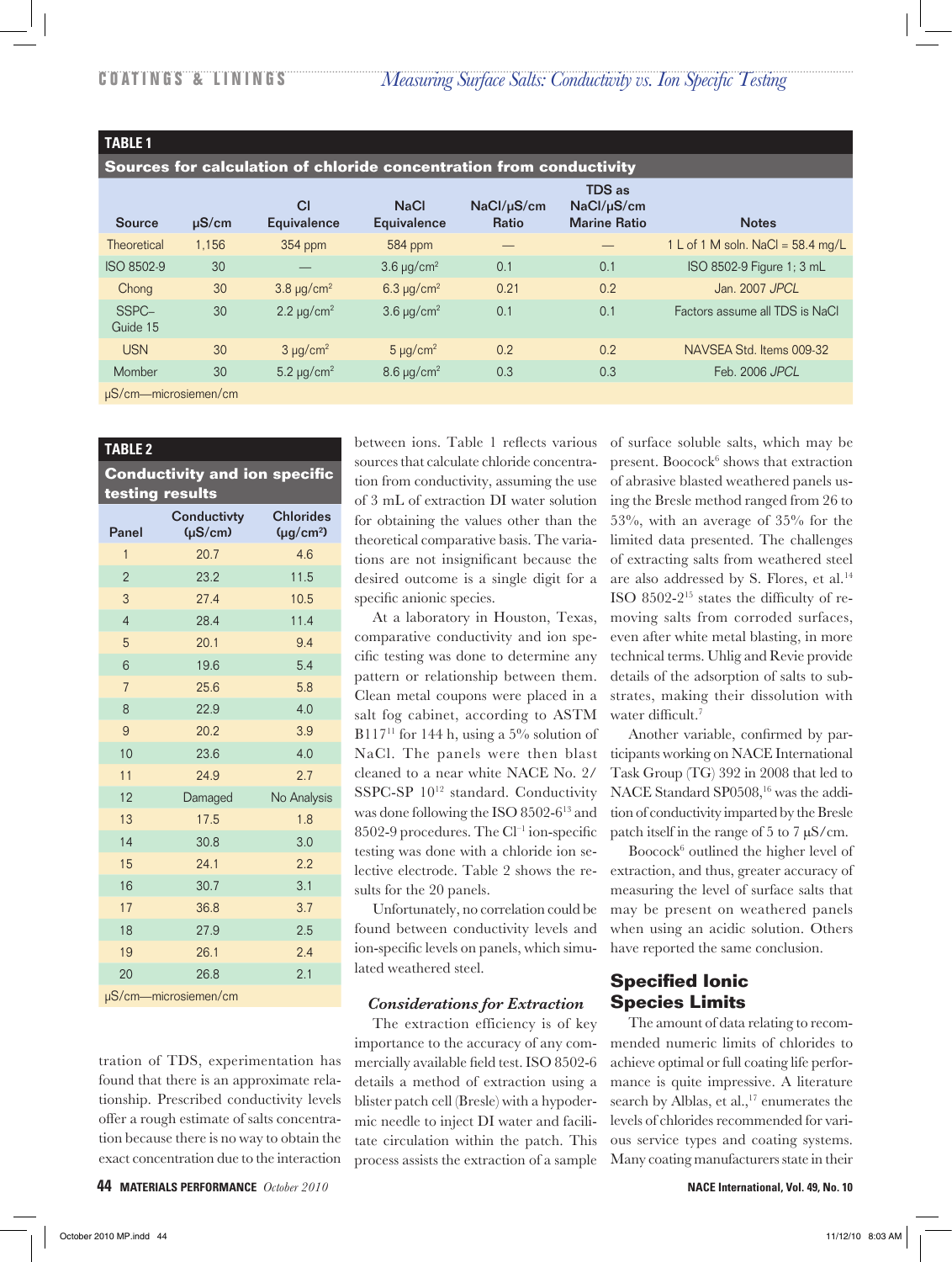data sheets that "all" salts (sometimes referred to as "other contaminants") should be removed to achieve optimal performance. This type of information certainly points to the deleterious effect of salts and the importance of their removal.

A critical variable to achieve full coating life performance is to know whether the anionic species are present. If so, one must ensure their presence is limited to the specified levels after surface preparation and prior to coating. This would minimize or even eliminate one important variable that raises the risk of premature coating failure.

#### **Challenges in Calculating Chlorides from Conductivity**

Seo, et al.,<sup>18</sup> in their work related to the marine industry's adoption of the IMO Resolution MSC.215 $(82)$ ,<sup>19</sup> challenge the use of the ISO conductivity method to arrive at specific levels of surface chloride contamination limits because of "shortcomings" of that method. This white paper is a good example of how extrapolation of a conductivity reading to an ion-specific value is a mathematical estimation and not chemically accurate.

# **Example Calculation**

The following is an example of the methodologies available for inputting chloride concentration levels from surface conductivity readings. These calculations confirm that conductivity simply provides an indication of surface salt concentration.

• The specification says to take a sample immediately after abrasive blasting a steel surface to determine the level of residual chlorides that may be present. A Bresle patch is used with 3 mL of DI water as an extraction solution. The DI water has been tested and shown to read 5 µS/cm after calibration of the conductivity meter.

• The DI water is injected as instructed in ISO 8502-6, and the hypodermic needle is used to agitate the solution inside the patch.

- The DI water is then removed and a conductivity reading of the solution is taken. The reading is 35 µS/ cm. Subtracting the 5 µS/cm from the extraction solution, the net reading is 30 µS/cm.
- If it is assumed that a high proportion of the extracted salt is NaCl, an estimate can be made of chlorides from the conductivity reading.
- To convert the field reading of conductivity to a theoretical chloride concentration value: 584 mg/L (ppm) NaCl is equivalent to 1,156 µS/cm (from Table 1);  $(354 / 584) \times 1,156$  is equivalent to 700  $\mu$ S/cm chlorides [Cl<sup>-</sup> = 35.4  $g/mole$ ; NaCl = 58.4  $g/mole$ ]. That is, 354 mg/L Cl– is equivalent to 700 µS/cm.
- Returning to the example with a reading of 30 µS/cm, the proportion is  $30/1,156 \times 584$  mg/L or 15.2 ppm.
- Using the Bresle patch: 15.2 ppm  $\times$  $(3/12.5) = 3.6 \text{ µg/cm}^2 \text{ of TDS}$  $(3 \text{ mL DI}; 12.5 \text{ cm}^2 \text{ is the average})$ Bresle surface area).
- The theoretical chloride level, again assuming the extracted salt is all NaCl:  $3.6 \times (354/584) = 2.2$ .
- 30  $\mu$ S/cm is equivalent to 2.2  $\mu$ g/  $\text{cm}^2 \text{ Cl}^-$ .
- To compare with the above: Using the ISO 8502-9 chart, comparing 3 mL of solution vs. 10 mL (since there is no 3 mL line):  $0.3/10 = 0.3$ 
	- $\circ$  Extrapolating 30  $\mu$ S/cm (assuming all of the salt is NaCl):  $30 \times$  $0.3 \times 0.4 = 3.6 \,\mathrm{\mu g/cm^2 \text{ of TDS}}$ (0.4 is the result from the chart correlation multipliedby the empirical constant).

 $\circ$  3.6 µg/cm<sup>2</sup>  $\times$  (354/584) is equivalent to  $2.2 \mu g/cm^2$  of Cl<sup>-</sup>

- SSPC-Guide 15 achieves the same result, noting the formula is valid only if the only salt is NaCl, and in the field it can be expected that other salts will be present.
- Sample extraction efficiency is just as important as the results portion of the field test methods. From the information referenced earlier, the extraction efficiency of the Bresle patch on weathered, contaminated steel is somewhere between 26 and 53%.
- Earlier referenced information recommends that conductivity results be multiplied by a factor of 2.
- Using the 30  $\mu$ S/cm as equivalent to  $2.2 \mu g/cm^2$  of chlorides, then:  $\circ$  2.2  $\mu$ g/cm<sup>2</sup>  $\times$  2 is equivalent to  $4.4 \,\mathrm{\mu g/cm^2}$  of Cl<sup>-</sup>.

#### **Why the Continued Use of Conductivity?**

Given the facts provided, this seems a reasonable question especially when technology has evolved to allow for convenient field testing of ion-specific species. The vast laboratory testing and published information of ion-specific limits provide a safeguard for the optimal long-term performance of a coating. These data also provide a valid basis for using numeric ion-specific limits in specifications. Eliminating one important risk for potential failure can help drive down long-term coating maintenance costs.

There may be niche uses for surface conductivity testing to provide guidance on surface preparation. As addressed earlier, in marine environments, where the single largest salt is NaCl, conductivity specified levels may be instructive and facilitate a way to reduce risk in maintenance coatings projects. Yet, what is the conductivity level that is acceptable given the numerous variables involved?

**NACE International, Vol. 49, No. 10** *October 2010* **MATERIALS PERFORMANCE 45**